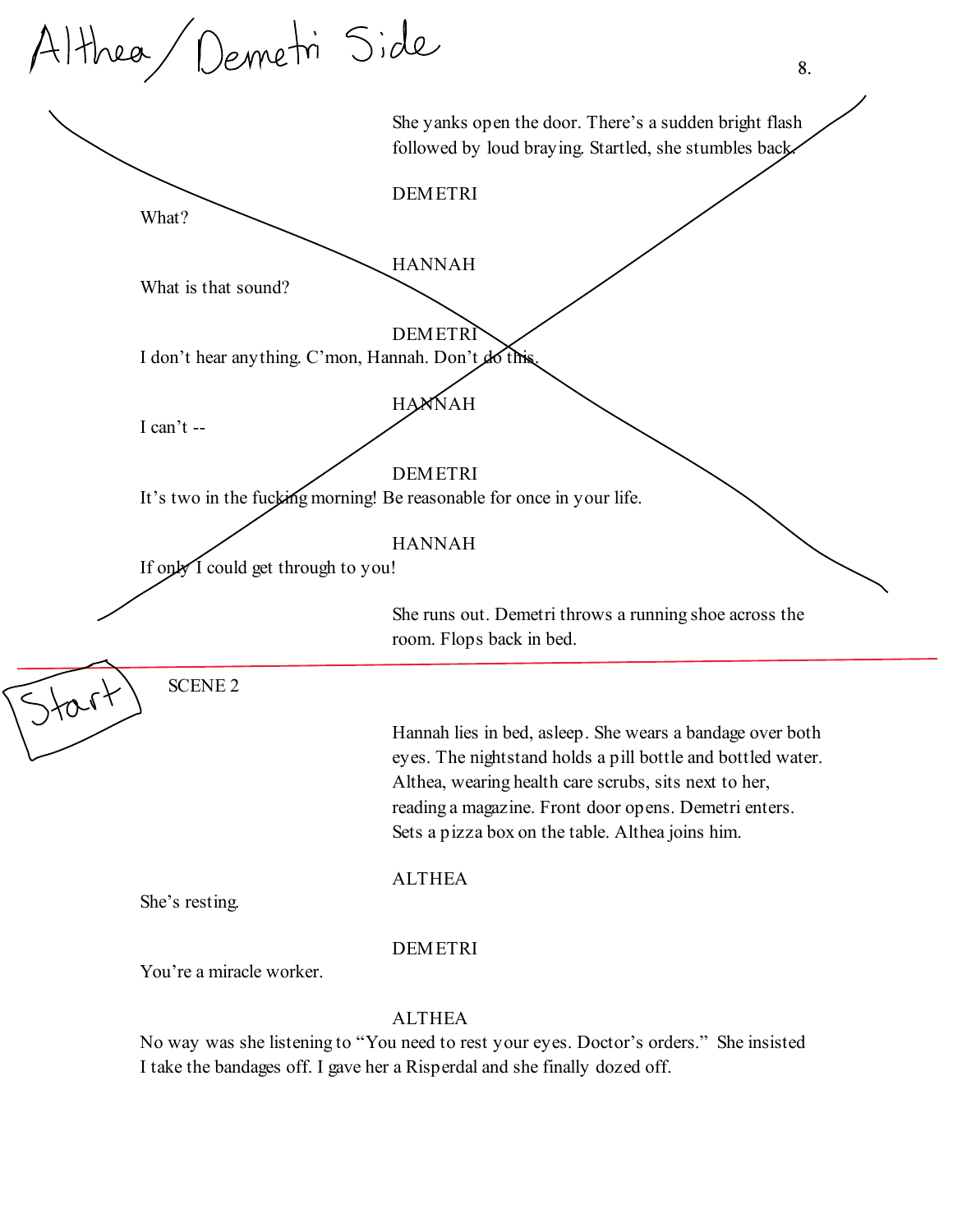# **DEMETRI**

I would have gone insane if you weren't here. The doctors gave me nothing. She might bounce back, she might not? What am I supposed to do with that?

# ALTHEA

I know it's been rough on you, too. Give her time. She'll come around.

# DEMETRI

God, I hope so. It's like I'm stuck in this huge hole and can't climb out. I'm not cut off for this shit.

She touches his arm. Door buzzes. They pull apart.

### ALTHEA

You want me to get that?

# DEMETRI

Would you? It's probably the detective. Get this. I get a call yesterday saying he needs to interview her so I should bring her downtown. Like I'm doing that. So he says he's coming here today, like it or not, since I have no say in her care.

# **ALTHEA**

You should get a temporary power of attorney so you'll have decision making power while she's incapacitated.

#### DEMETRI

Maybe you can help me with that?

Sure.

# ALTHEA

|                                                           | Althea opens the door. Sgt. Burns show his badge                            |
|-----------------------------------------------------------|-----------------------------------------------------------------------------|
|                                                           | <b>SGT. BURNS</b>                                                           |
| Hannah Rhodes?                                            |                                                                             |
| No. Over there. She's asleep. Do you have to do this now? | `HEA                                                                        |
|                                                           | <b>SGT. BURNS</b>                                                           |
|                                                           | Can you wake her up? I need to question her about the incident in the park. |
|                                                           |                                                                             |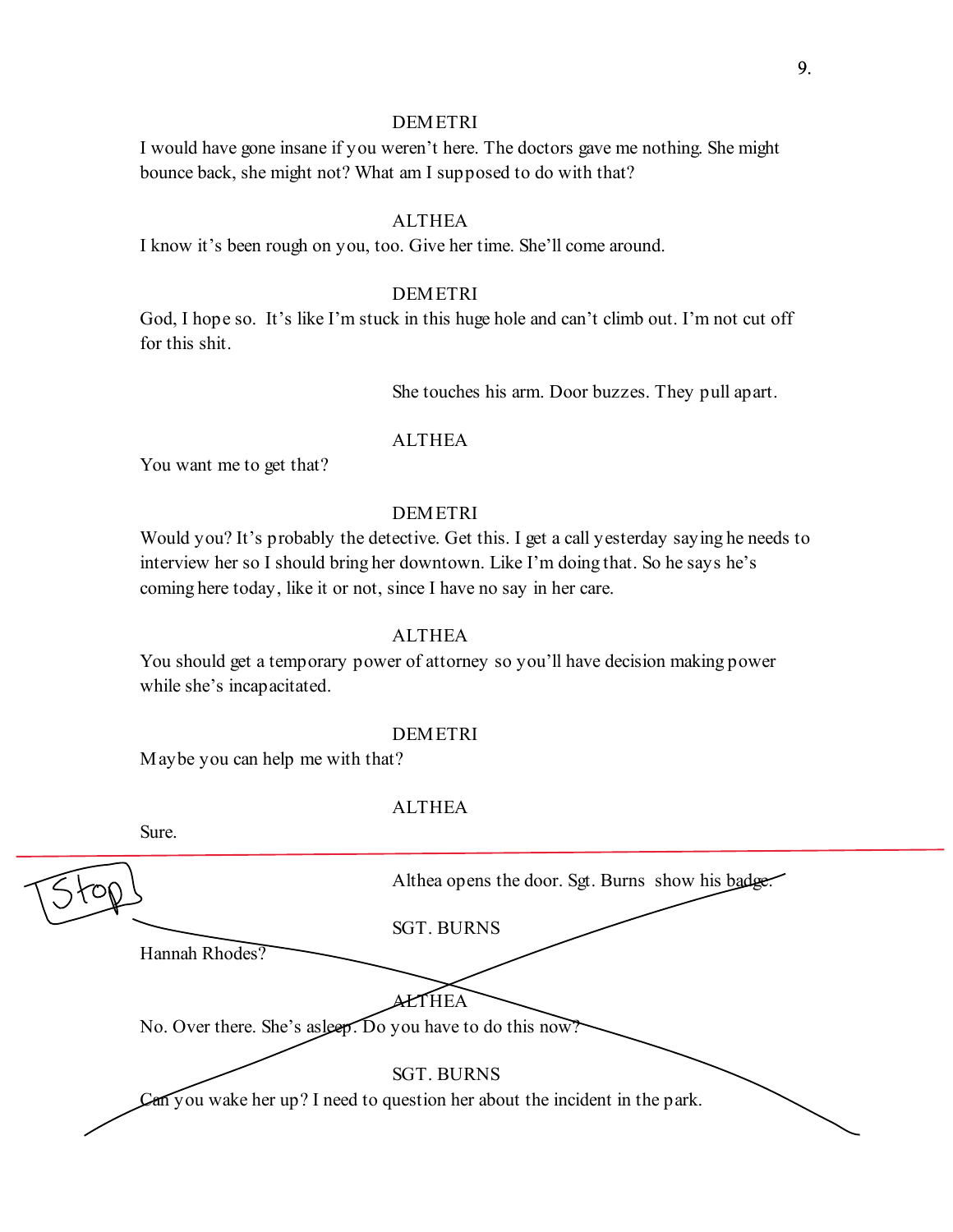SGT Burns/Hannah/Demetri Side

I'll never forget it. I've never heard anything like it before tonight. Maybe kind of like -- You know the sound donkeys make when they don't want to move? Sort of like that. It totally freaked me out. I veered off to go around them, but the ground was wet. I slipped and fell on my knees When I got up, that's when it happened.

15.

SGT. BURNS

# HANNAH

Not exactly. The taller one pointed at me. There was a huge flash, like a Roman candle went off in my face. That's all I remember.

# SGT. BURNS

You think he fired something at you?

# HANNAH

I don't know how else to describe it.

# **DEMETRI**

I can't believe they didn't tell you anything in the E.R.

# HANNAH

Tell me what?

They came at you?

# DEMETRI

That you were struck by lightning.

HANNAH

What! No. I was attacked.

DEMETRI

By what? Aliens?

HANNAH

You think this is funny?

**DEMETRI** 

No, it just struck me --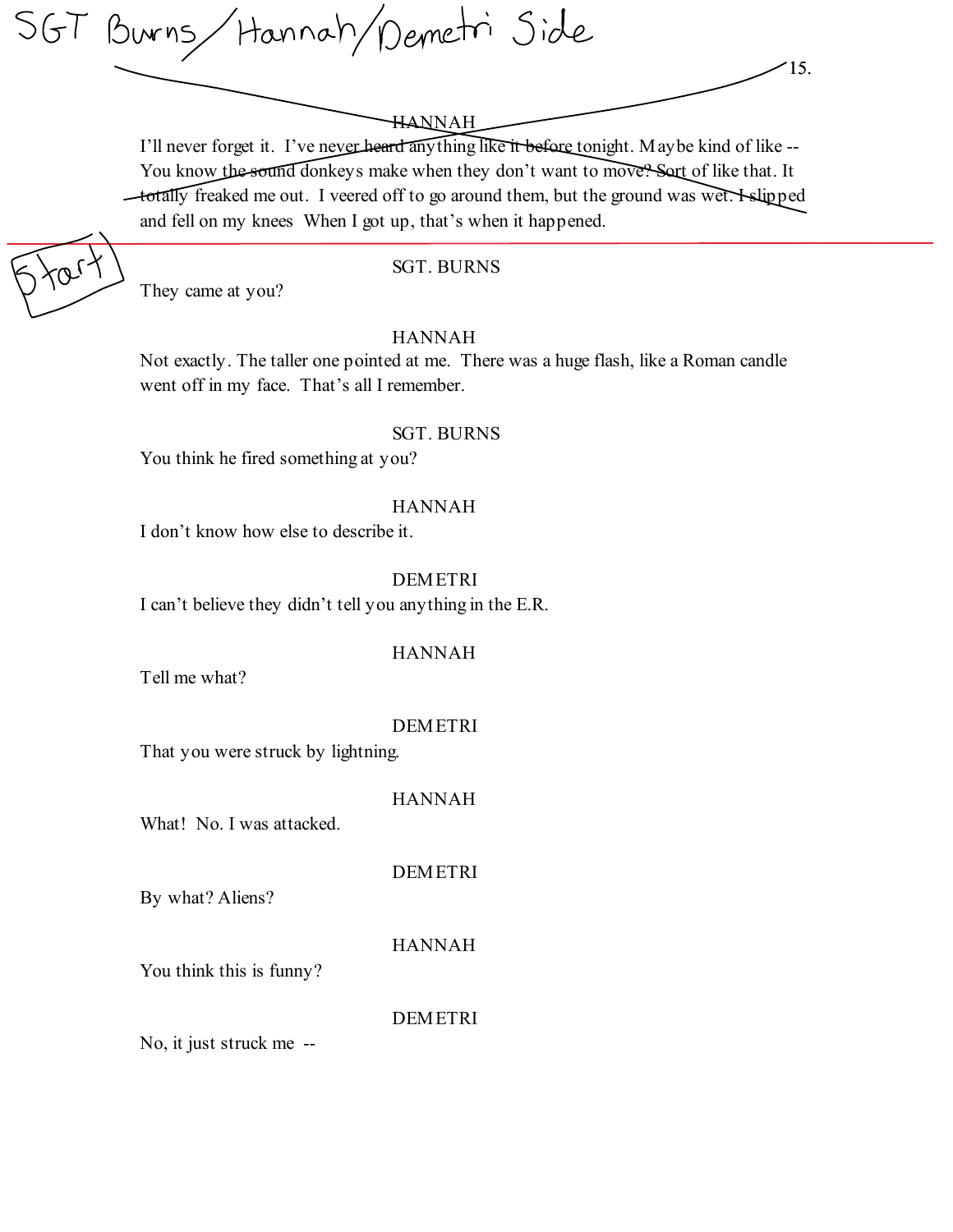# SGT. BURNS

Listen. We haven't ruled anything out yet, except maybe an alien invasion. The problem is the hospital's report is inconclusive. It states "Miss Rhodes did not present with any visible burns or heart arrhythmia consistent with a lightning strike except for the flash burns to both eyes."

Hannah slumps, turns away.

#### SGT. BURNS

Let's go back to the two men. Starting with their age, race...

# HANNAH

It was too dark.

## SGT. BURNS

You said they were under a post light.

### HANNAH

Can we be done now?

### SGT. BURNS

You said the taller guy pointed at you.

#### HANNAH

If I was struck by lightning, wouldn't they have been hit, too?

# SGT. BURNS

We checked the cameras at the entrance. Other than the two of you, no one else was caught on video during that time period. No lightning strikes either. We posted signs for anyone with information to come forward, but no one has.

# HANNAH

What happens now?

# SGT. BURNS

As soon as I file a report, you'll be notified.

Hannah throws her arms up in despair. Demetri shows Sgt. Burns out. He opens the pizza box.

# **DEMETRI**

I knew it. Stone cold. You want me to heat up a slice for you?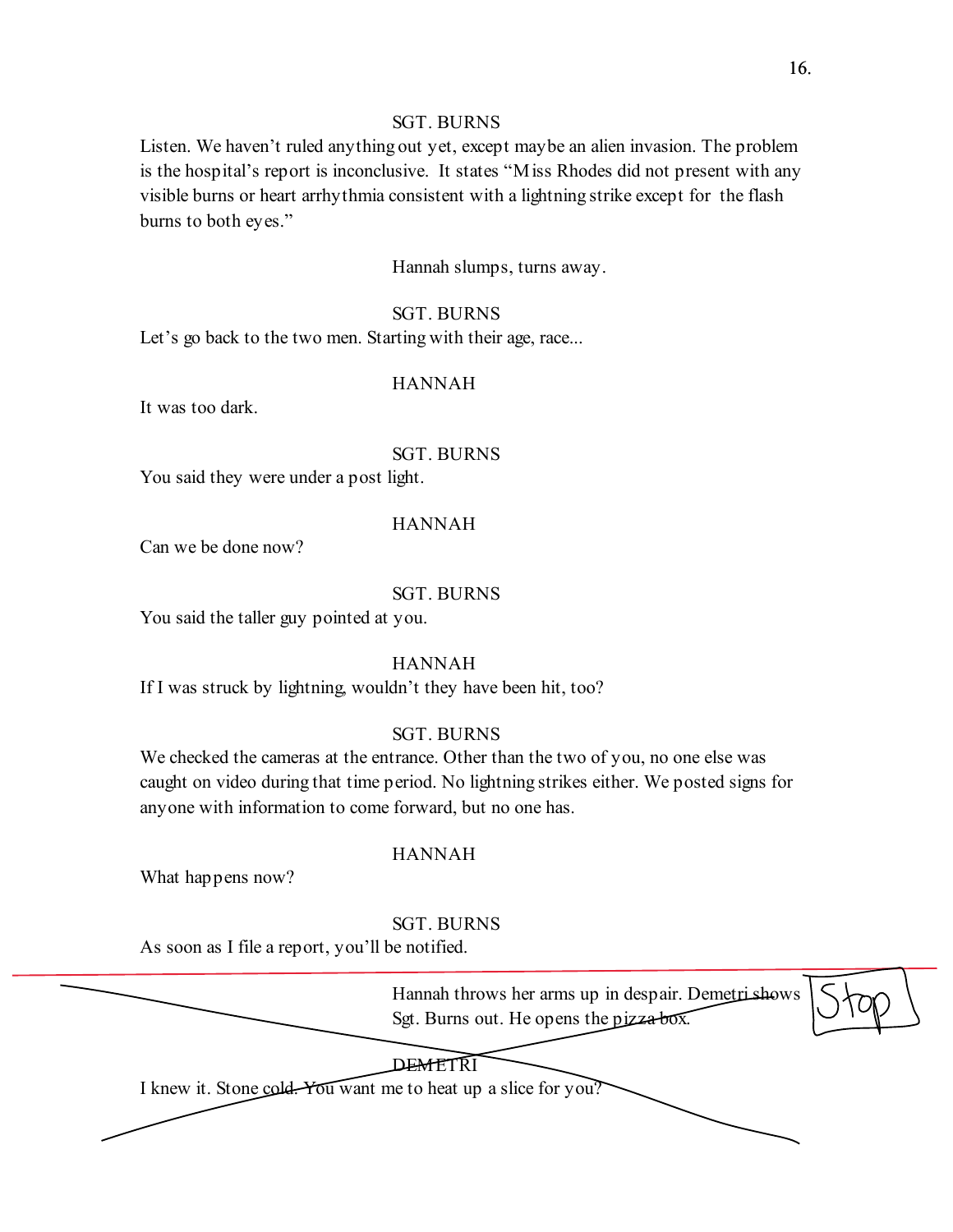Hannah/Aaron Side

I have no idea what you're talking about.

#### AARON

If only I had the words to convince you..

# HANNAH

Why do you care so much? If your job is just ferrying souls to hell and you've been doing it forever, I get that you hate it. Who wouldn't. Wait a second... Unless you're hoping God will see that you talked some poor blind girl out of committing suicide and... he changes his mind. He gives you a get out of jail free card. That's it! You're trying to change your future by making me live through mine.

#### AARON

If that's what you believe, then go ahead! What are you waiting for!

Hannah is stunned by his anger. She raises the pills to her lips. Aaron impulsively slaps them out of her hand. He is as shocked as she is.

# HANNAH

I thought you were only a voice in my head!

# AARON

Is it possible? Have I crossed the barrier between life and death, earth and hell, flesh and spirit? It must be so!

#### HANNAH

Answer me? Are you here or not?

#### AARON

Indeed I am! Perhaps God has given me another chance to convince you?

# HANNAH

What do you mean?

# AARON

I am not sure. But do you feel it? The air? It is filled with such promise! You are still alive, Hannah, and I am as alive as I have been since my fall from grace. You still possess the power to live fully and experience joy-- and I am here to aid you!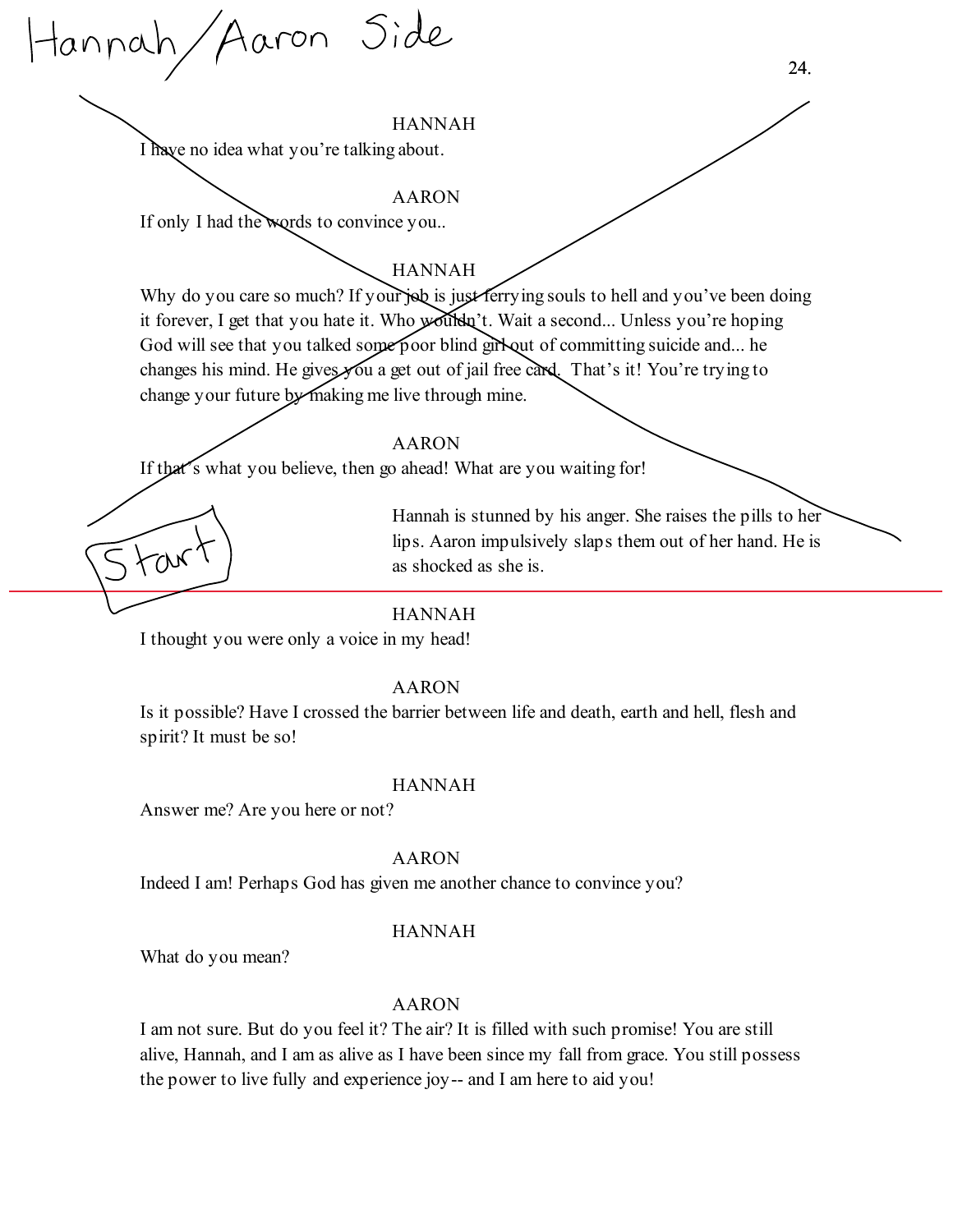No. I don't feel anything.

# AARON

Ah. Let me think. Ah! I have it! Not all doors are closed to you, Hannah. Your other senses are still functioning. Let's start there.

#### HANNAH

No! Fuck my other senses. I'm a visual artist! If I can't see, my life is not worth living. How many times do I have to tell you that! I'll never get over being blind. I have no intention of adapting to my so called disability, of learning braille or getting a seeing eye dog. I don't care if my hearing will get more acute or if I can smell as well as a fox hound. I don't care about anything that won't help me create with my own two hands and not with some bullshit computer program. I'm a painter. An artist. At least I was. I'm nothing now. For the last time, go away!

#### AARON

Hannah, you may no longer be a visual artist, but let me show you something.

# HANNAH

You can't show me anything. I'm blind!

Hannah waves her hands in front of her face to ward him off. She accidently hits Demetri. He murmurs, and rolls over but doesn't wake up.

#### AARON

He cannot hear or see me. Only you.

#### HANNAH

I figured that out, asshole.

#### AARON

I will return later when you are not so angry.

HANNAH Don't bother. There's only one thing I want from you. An explanation. You seem to know what happened to me. There's only one way. You were there when I was struck by lightning, weren't you.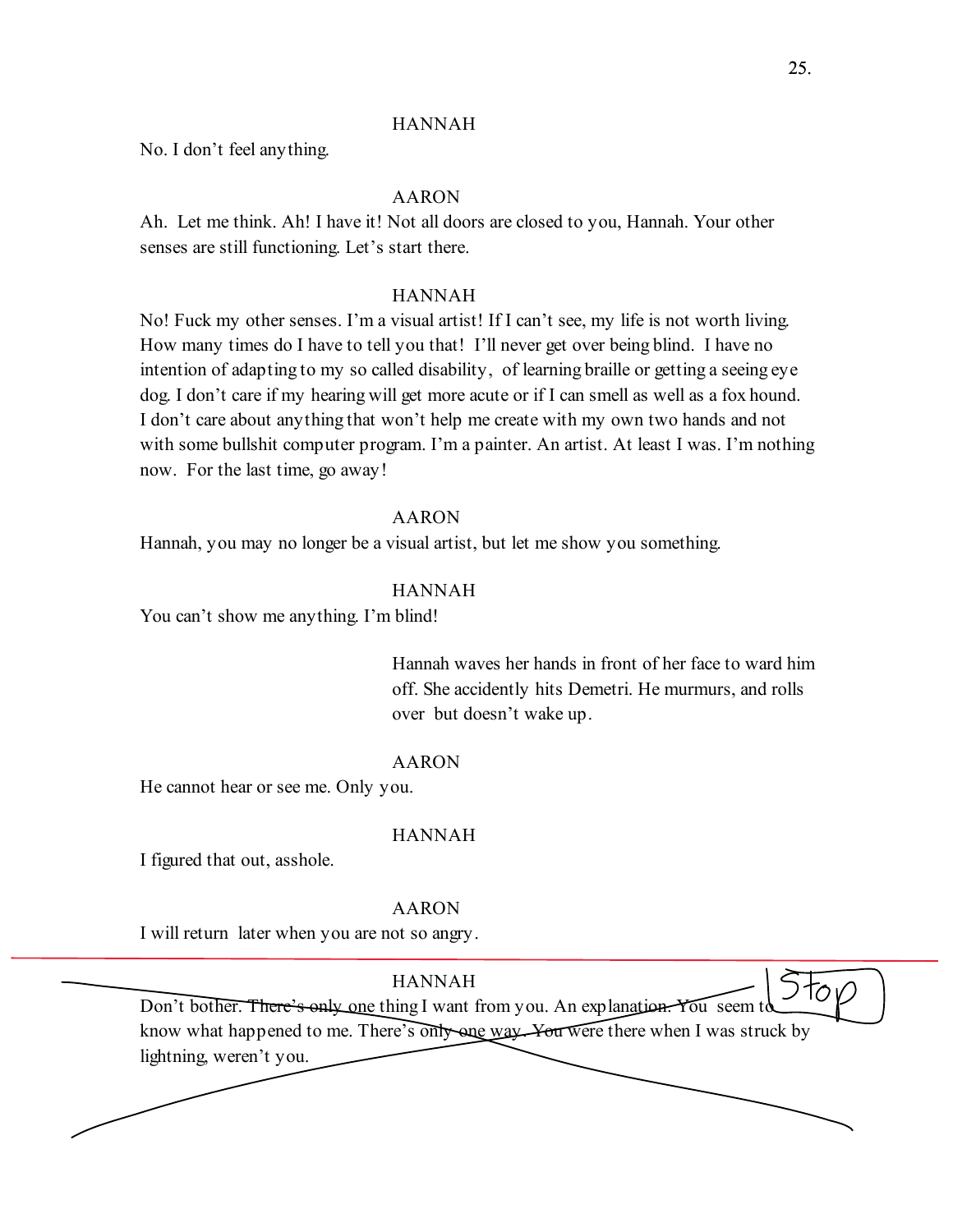Prince/Aaron Side

SCENE 5

Rumbling of thunder. Black swirling smoke. Roaring wind, a goat braying. Prince storms out of the smoke followed by Aaron.

#### PRINCE

You have violated the realm of the living! How dare you go against my orders! Your quest can never succeed and yet you stupidly persist. You were already the lowest of the lowly. I am confounded with what to do with you now.

#### AARON

It was not my intent to violate the realm of the living. I believe it is a sign from above.

#### PRINCE

Don't be absurd! From this moment forward you will cease all interference in her world. Do you understand me?

#### AARON

Aren't you the least bit curious about what I've learned?

#### PRINCE

I've learned your foolishness has no bounds! There are no possibilities for us in that world. You are delusional to think you have been given a reprieve from above. It was merely a rift in the fabric of time. I tell you, there can be no good outcome from this!

#### AARON

Not long ago, I begged you to smite me. End my existence and you refused. And now, for the first time in memory, I want to endure, for I have found a purpose, an expectation of a better way to live! I have made a connection with a human being, and to something far greater that you in all your grandiosity cannot conceive of. For I have found a light in the darkness and a glimmer of hope for a future in which I truly matter.

#### PRINCE

Mere oratory. A future as what? A guardian angel? Tell me, Aaron. Have you already selected your wings and white robe?

#### AARON

Your scorn is mere bluster to me now.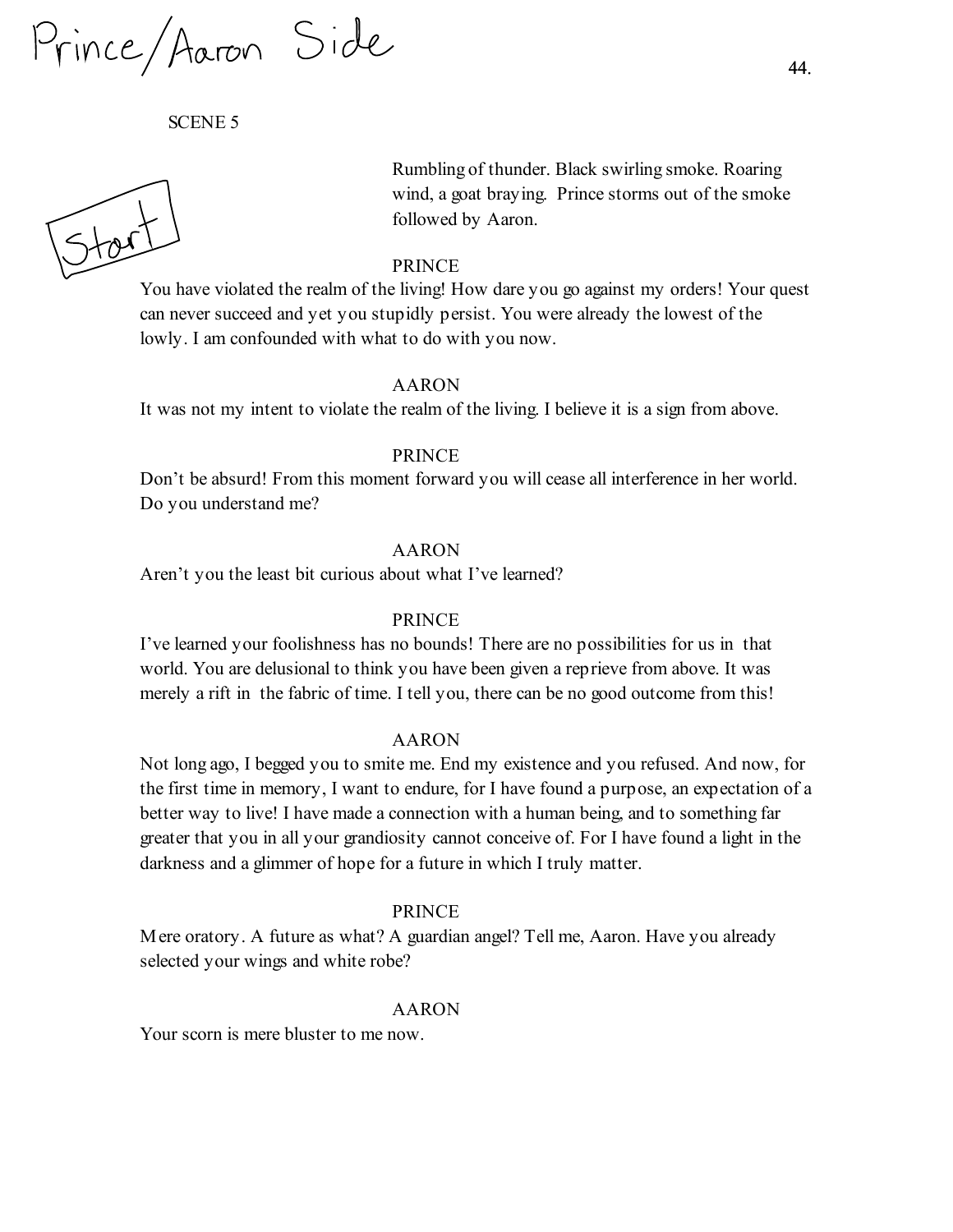## PRINCE

What have I here? A demon with aspirations! I would pity you if I had any feeling for you. Your bravado is wasted on me.

> Prince sweeps his arms past Aaron like he's gunning him down with an imaginary machine gun. Lightning strikes. Rolling thunder.

# PRINCE

From this day forward you are dead to me! I banish you for all eternity from my sight! My decision is final. From this moment forward you will escort the most vile of the vile to hell rather than the more poor souls of those who have died by their own hand. You shall never cross the barrier again. And never defy me again! Understood?

#### AARON

As soon as I say good-bye to her --

Prince roars. Thunder and lightning increases.

# PRINCE

Be gone! Or Nwill do far more than blind her.

Aaron exits hastily. The smoke clears. Prince approaches the bed in which Hannah and Demetri sleep. He leans over Demetri.

# PRINCE

Your fears are justified. You must act swiftly to regain control of her or you will lose her to another. She is still yours to command, but do not tarry. Exert your superior position before it is too late.

> Prince exits. Demetri's eyes open wide. He sits up. Looks down at Hannah.

Hannah and Aaron stand in front of a new, wildly imaginative abstract painting set on an easel.

AARON

Are you satisfied?

SCENE 6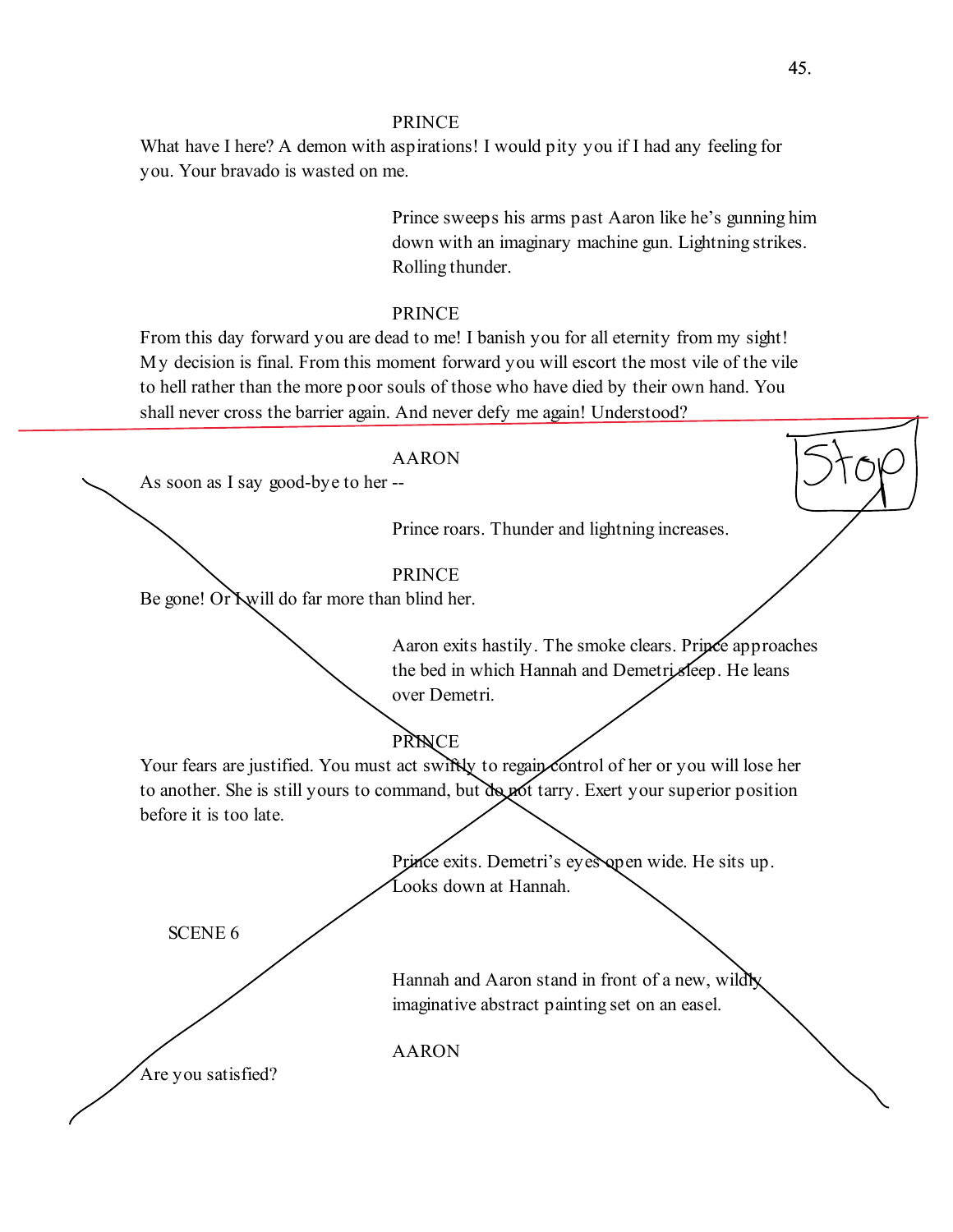Demetri/Hannah Side 48. HANNAH I suppose I'll wind up doing all of the things I said Lwould never do. What about you? What will you do without me? AARON Remember this day. Aaron begins to sketch. Demetri enters. Aaron steps back.

DEMETRI

Hannah! I have great news!

# HANNAH

You're home early --

# DEMETRI

I couldn't wait to tell you! Your new painting, I took it to the gallery this morning. It created a firestorm. I wish you could have been there.

Aaron listens intently.

# HANNAH

What'd you say to them? "Ladies and gentlemen, can you believe a blind woman painted this work of art?"

# DEMETRI

It's an art gallery, not a three ring circus. But of course, everyone wanted to know how you did it. And get this. A TV producer walked in and he said wants you to come on their morning show..What do you think of that?

# HANNAH

Are you asking me or did you say, "Of course, she'll be thrilled!" I bet you already posted it. The trolls will have a field day with this one. I don't want to be known as the Helen Keller of painters!

# **DEMETRI**

Why do you care ?